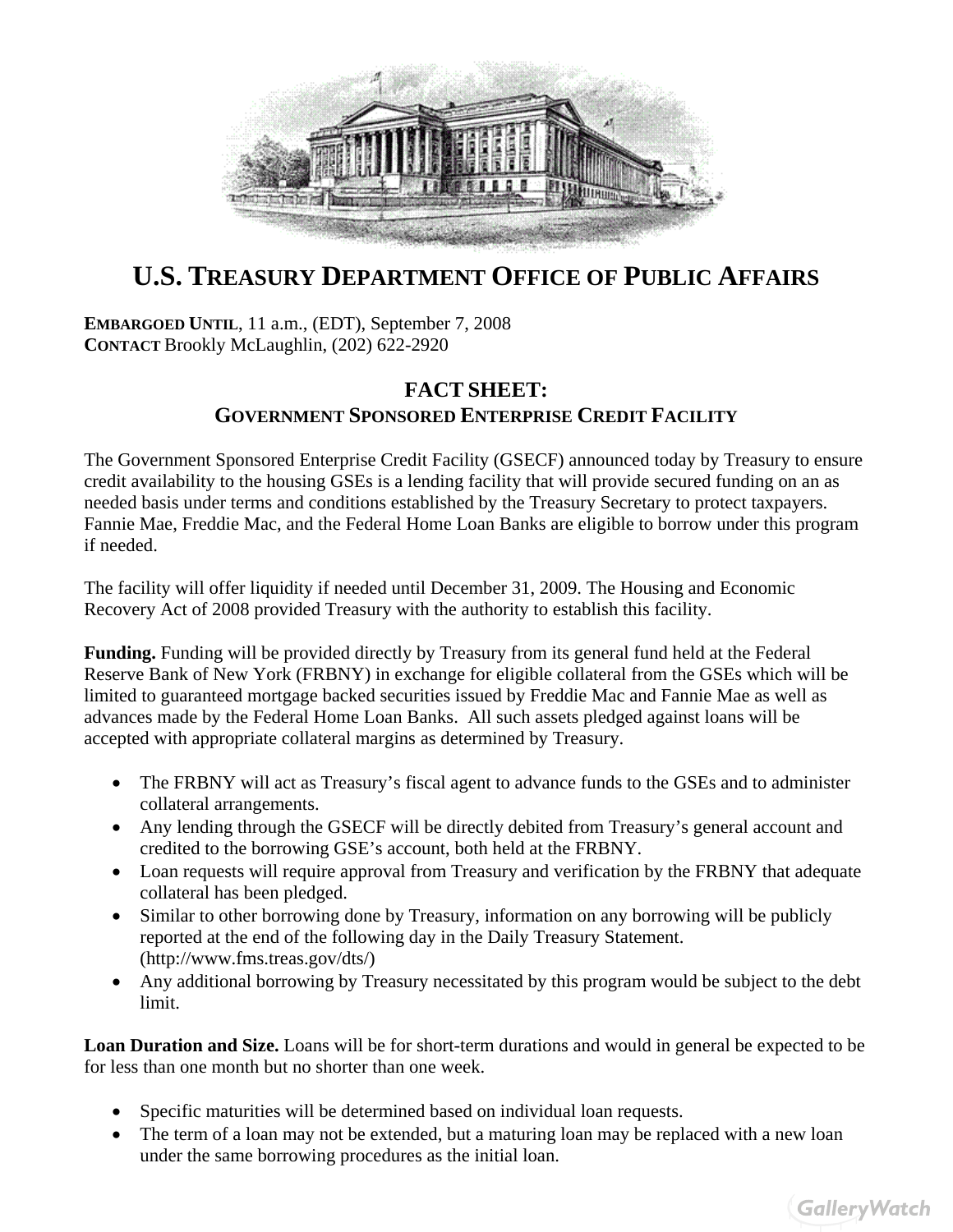- Loans may be pre-paid with two days notice, and loans may be called before their scheduled maturity date.
- Loan amounts will be based on available collateral.
- Loans will not be made with a maturity date beyond December 31, 2009.

**Rate.** The rate on a loan request ordinarily will be based on the daily LIBOR fix for a similar term of the loan plus 50 basis points (LIBOR +50 bp). The rate is set at the discretion of the Treasury Secretary with the objective of protecting the taxpayer, and is subject to change.

**Collateral.** All loans will be collateralized and collateral is limited to mortgage backed securities issued by Freddie Mac and Fannie Mae and advances made by the Federal Home Loan Banks.

• The collateral will be valued and managed by Treasury's fiscal agent, the FRBNY, based on a range of pricing services.

**-30-** 

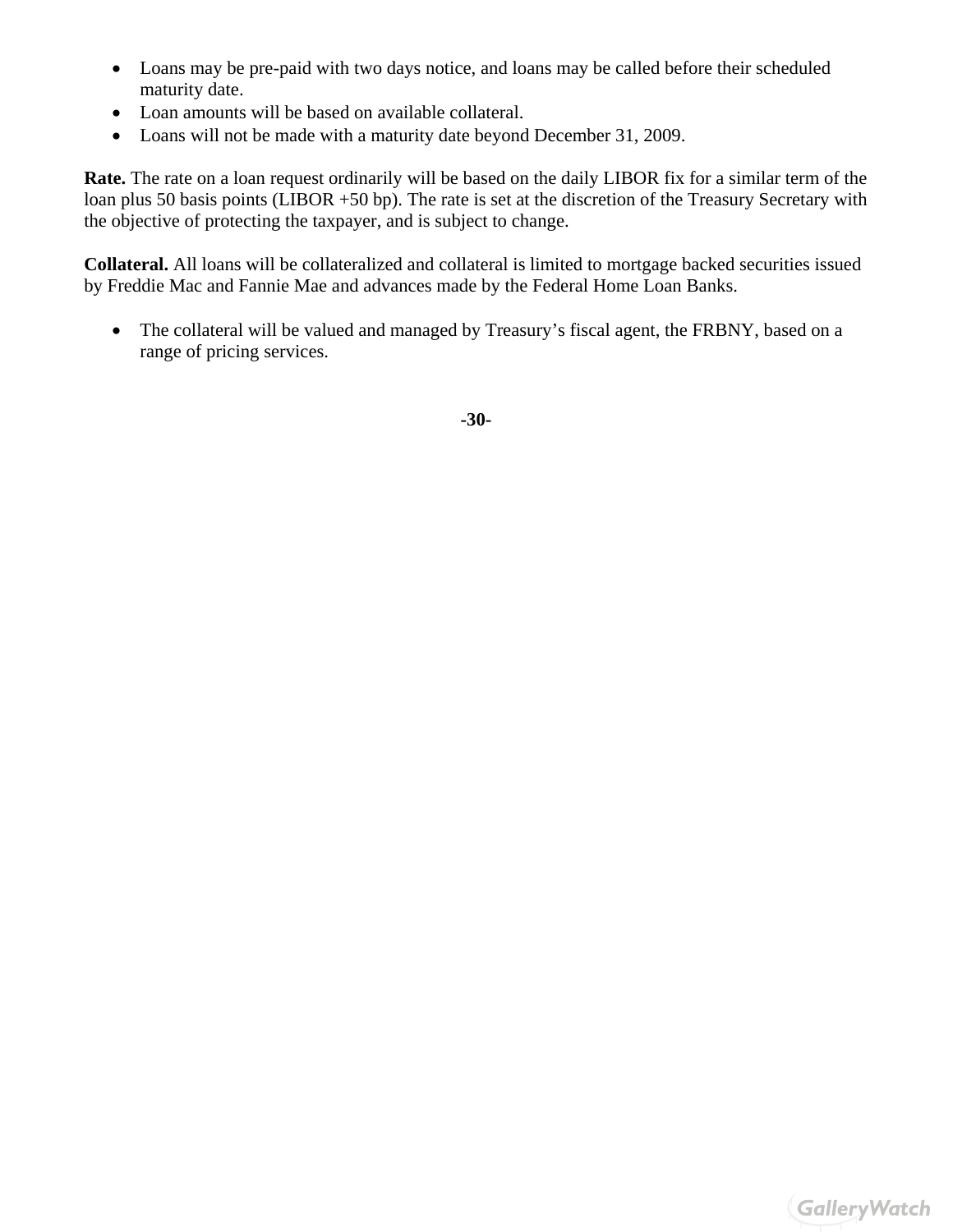

## **U.S. TREASURY DEPARTMENT OFFICE OF PUBLIC AFFAIRS**

#### **EMBARGOED UNTIL** 11 a.m. (EDT), September 7, 2008 **CONTACT** Brookly McLaughlin, (202) 622-2920

### **FACT SHEET: TREASURY SENIOR PREFERRED STOCK PURCHASE AGREEMENT**

Fannie Mae and Freddie Mac debt and mortgage backed securities outstanding today amount to about \$5 trillion, and are held by central banks and investors around the world. Investors have purchased securities of these government sponsored enterprises in part because the ambiguities in their Congressional charters created a perception of government backing. These ambiguities fostered enormous growth in GSE debt outstanding, and the breadth of these holdings pose a systemic risk to our financial system. Because the U.S. government created these ambiguities, we have a responsibility to both avert and ultimately address the systemic risk now posed by the scale and breadth of the holdings of GSE debt and mortgage backed securities.

To address our responsibility to support GSE debt and mortgage backed securities holders, Treasury entered into a Senior Preferred Stock Purchase Agreement with each GSE which ensures that each enterprise maintains a positive net worth. This measure adds to market stability by providing additional security to GSE debt holders – senior and subordinated-- and adds to mortgage affordability by providing additional confidence to investors in GSE mortgage-backed securities. This commitment also eliminates any mandatory triggering of receivership.

These agreements are the most effective means of averting systemic risk and contain terms and conditions to protect the taxpayer. They are more efficient than a one-time equity injection, in that Treasury will use them only as needed and on terms that the Treasury deems appropriate.

These agreements provide significant protections for the taxpayer, in the form of senior preferred stock with a liquidation preference, an upfront \$1 billion issuance of senior preferred stock with a 10% coupon from each GSE, quarterly dividend payments, warrants representing an ownership stake of 79.9% in each GSE going forward, and a quarterly fee starting in 2010.

#### **Terms of the Agreements:**

- The agreements are contracts between the Department of the Treasury and each GSE. They are indefinite in duration and have a capacity of \$100 billion each, an amount chosen to demonstrate a strong commitment to the GSEs' creditors and mortgage backed security holders. This number is unrelated to the Treasury's analysis of the current financial conditions of the GSEs.
- If the Federal Housing Finance Agency determines that a GSE's liabilities have exceeded its assets under generally accepted accounting principles, Treasury will contribute cash capital to the GSE in an amount equal to the difference between liabilities and assets. An amount equal to Callery Watch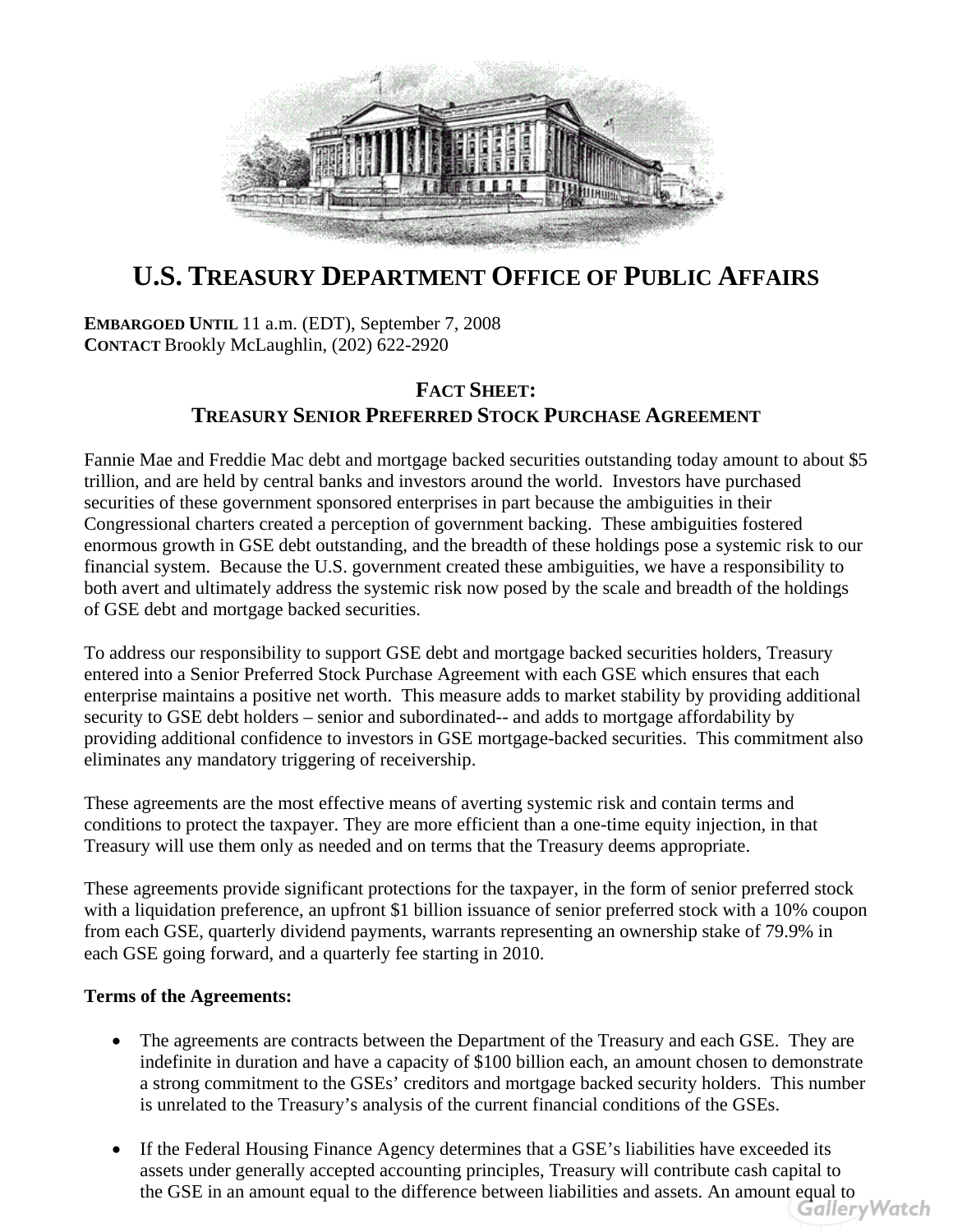each such contribution will be added to the senior preferred stock held by Treasury, which will be senior to all other preferred stock, common stock or other capital stock to be issued by the GSE. These agreements will protect the senior and subordinated debt and the mortgage backed securities of the GSEs. The GSE's common stock and existing preferred shareholders will bear any losses ahead of the government.

- In exchange for entering into these agreements with the GSEs, Treasury will immediately receive the following compensation:
	- o \$1 billion of senior preferred stock in each GSE
	- o Warrants for the purchase of common stock of each GSE representing 79.9% of the common stock of each GSE on a fully-diluted basis at a nominal price
- The senior preferred stock shall accrue dividends at 10% per year. The rate shall increase to 12% if, in any quarter, the dividends are not paid in cash, until all accrued dividends have been paid in cash.
- The senior preferred stock shall not be entitled to voting rights. In a conservatorship, voting rights of all stockholders are vested in the Conservator.
- Beginning March 31, 2010, the GSEs shall pay the Treasury on a quarterly basis a periodic commitment fee that will compensate the Treasury for the explicit support provided by the agreement. The Secretary of the Treasury and the Conservator shall determine the periodic commitment fee in consultation with the Chairman of the Federal Reserve. This fee may be paid in cash or may be added to the senior preferred stock.
- The following covenants apply to the GSEs as part of the agreements.
	- o Without the prior consent of the Treasury, the GSEs shall not:
		- Make any payment to purchase or redeem its capital stock, or pay any dividends, including preferred dividends (other than dividends on the senior preferred stock)
		- **Issue capital stock of any kind**
		- Enter into any new or adjust any existing compensation agreements with "named executive officers" without consulting with Treasury
		- **Terminate conservatorship other than in connection with receivership**
		- Sell, convey or transfer any of its assets outside the ordinary course of business except as necessary to meet their obligation under the agreements to reduce their portfolio of retained mortgages and mortgage backed securities
		- Increase its debt to more than 110% of its debt as of June 30, 2008
		- Acquire or consolidate with, or merge into, another entity.
- Each GSE's retained mortgage and mortgage backed securities portfolio shall not exceed \$850 billion as of December 31, 2009, and shall decline by 10% per year until it reaches \$250 billion.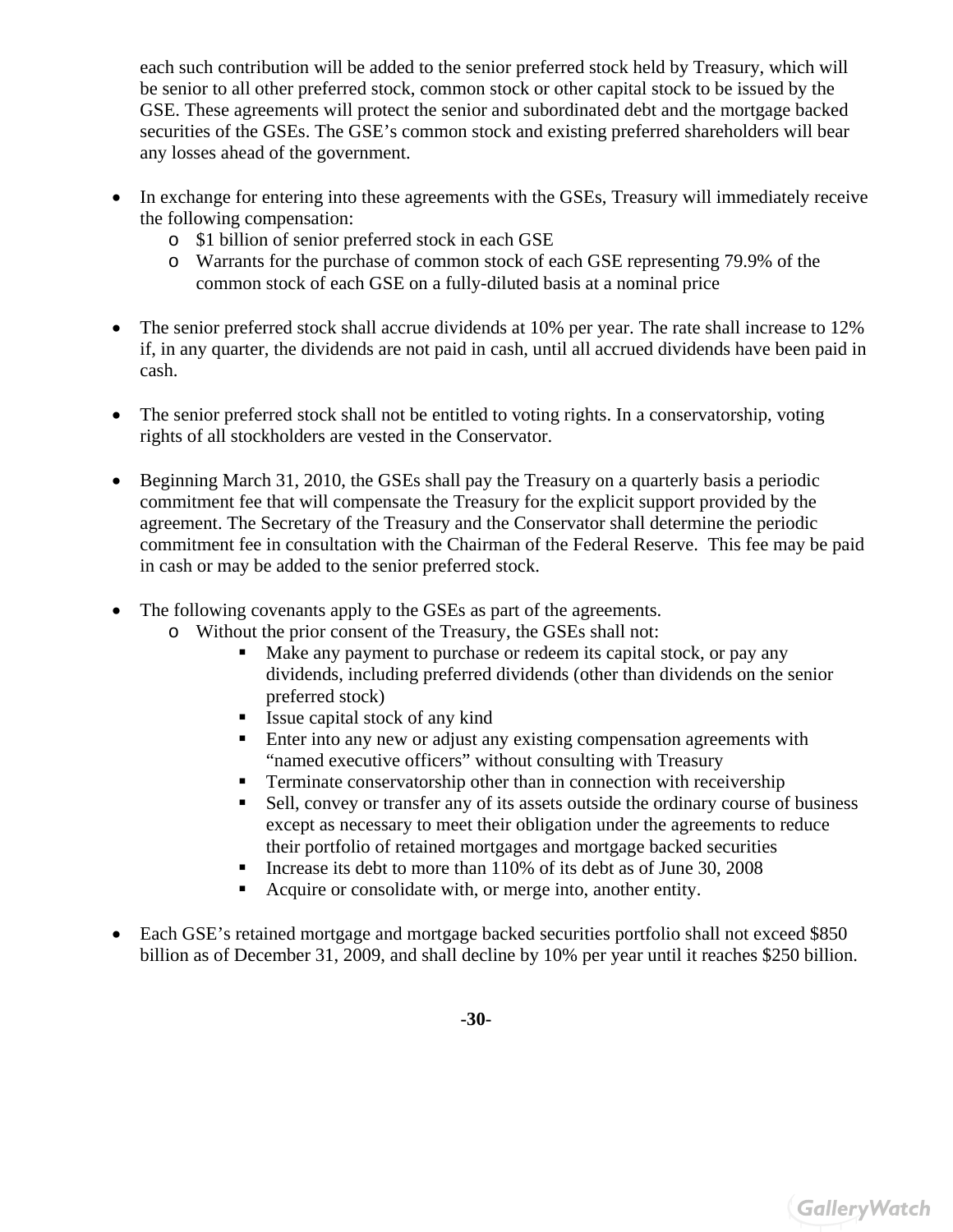

## **U.S. TREASURY DEPARTMENT OFFICE OF PUBLIC AFFAIRS**

#### **EMBARGOED UNTIL**, 11 a.m., (EDT), September 7, 2008 **CONTACT** Brookly McLaughlin, (202) 622-2920

### **FACT SHEET: GSE MORTGAGE BACKED SECURITIES PURCHASE PROGRAM**

Treasury announced a program today to help improve the availability of mortgage credit to American homebuyers and mitigate pressures on mortgage rates. To promote the stability of the mortgage market, Treasury will purchase Government Sponsored Enterprise (GSE) mortgage-backed securities (MBS) in the open market. By purchasing these guaranteed securities, Treasury seeks to broaden access to mortgage funding for current and prospective homeowners as well as to promote market stability.

**Scope of Program.** Treasury is committed to investing in agency MBS with the size and timing subject to the discretion of the Treasury Secretary. The scale of the program will be based on developments in the capital markets and housing markets.

- Congress granted Treasury authority to purchase MBS in the Housing and Economic Recovery Act of 2008. The authority expires on December 31, 2009.
- Treasury will begin later this month by investing in new GSE MBS, which are credit-guaranteed by the GSEs. Additional purchases will be made as deemed appropriate.
- Treasury can hold this portfolio of MBS to maturity and, based on mortgage market conditions, Treasury may make adjustments to the portfolio.

**Management.** Treasury will designate independent asset managers as financial agents to undertake the purchase and management of a portfolio of GSE MBS on behalf of Treasury.

- The portfolios will be managed with clear investment guidelines and investment objectives.
- The primary objectives of this portfolio will be to promote market stability, ensure mortgage availability, and protect the taxpayer.

**Risk.** Treasury is committed to protecting taxpayers and will ensure that measures are in place to reduce the potential for investment loss.

• Under most likely scenarios, taxpayers will benefit from this program - both indirectly through the increased availability and lower cost of mortgage financing, and directly through potential returns on Treasury's portfolio of MBS.

**Budget Implications.** Given that Treasury can hold these securities to maturity, the spreads between Treasury's cost of borrowing and GSE MBS indicate that there is no reason to expect taxpayer losses from this program, and it could produce gains.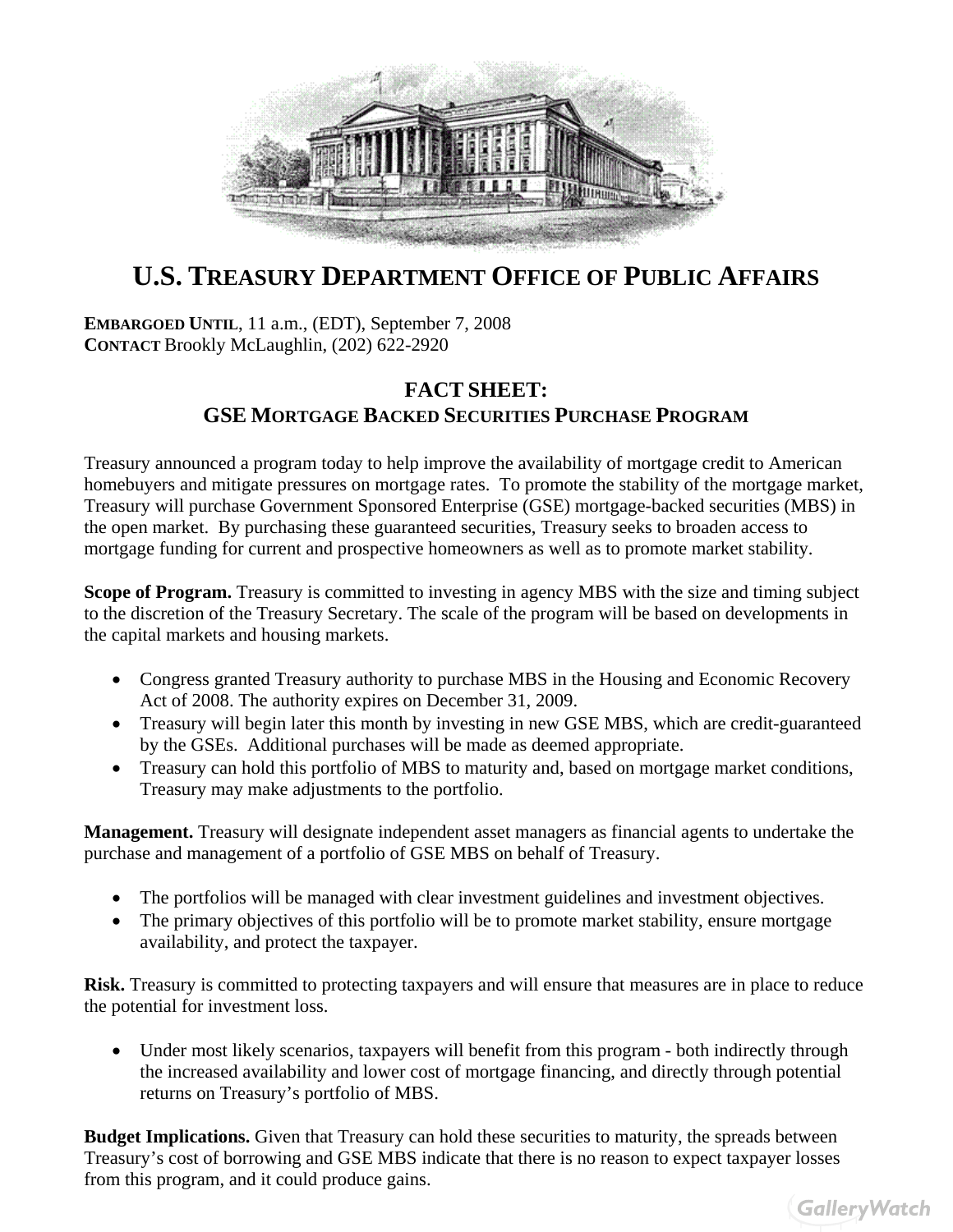- Treasury financing of purchases of GSE MBS will be deemed as outlays and are subject to the statutory debt limit.
- However, Treasury will be receiving an income producing asset (a portfolio of GSE MBS) in return for its invested funds.
- Treasury will make available information on purchases through this program in the Monthly Treasury Statement (http://fms.treas.gov/mts/index.html).

**-30-** 

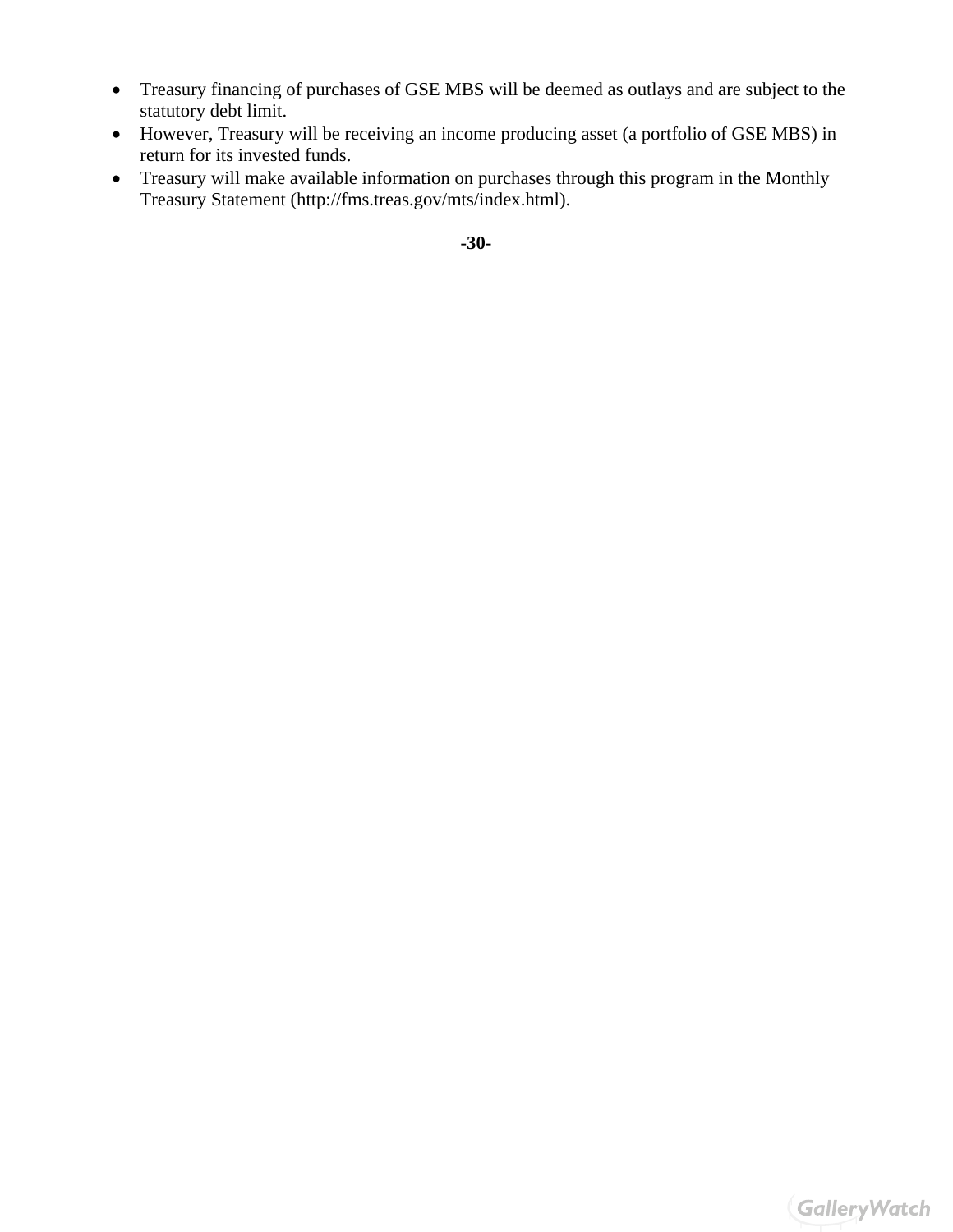### **Statement by Secretary Henry M. Paulson, Jr. on Treasury and Federal Housing Finance Agency Action to Protect Financial Markets and Taxpayers**

**Washington, DC--** Good morning. I'm joined here by Jim Lockhart, Director of the new independent regulator, the Federal Housing Finance Agency, FHFA.

In July, Congress granted the Treasury, the Federal Reserve and FHFA new authorities with respect to the GSEs, Fannie Mae and Freddie Mac. Since that time, we have closely monitored financial market and business conditions and have analyzed in great detail the current financial condition of the GSEs – including the ability of the GSEs to weather a variety of market conditions going forward. As a result of this work, we have determined that it is necessary to take action.

Since this difficult period for the GSEs began, I have clearly stated three critical objectives: providing stability to financial markets, supporting the availability of mortgage finance, and protecting taxpayers – both by minimizing the near term costs to the taxpayer and by setting policymakers on a course to resolve the systemic risk created by the inherent conflict in the GSE structure.

Based on what we have learned about these institutions over the last four weeks – including what we learned about their capital requirements – and given the condition of financial markets today, I concluded that it would not have been in the best interest of the taxpayers for Treasury to simply make an equity investment in these enterprises in their current form.

The four steps we are announcing today are the result of detailed and thorough collaboration between FHFA, the U.S. Treasury, and the Federal Reserve.

We examined all options available, and determined that this comprehensive and complementary set of actions best meets our three objectives of market stability, mortgage availability and taxpayer protection.

Throughout this process we have been in close communication with the GSEs themselves. I have also consulted with Members of Congress from both parties and I appreciate their support as FHFA, the Federal Reserve and the Treasury have moved to address this difficult issue.

Before I turn to Jim to discuss the action he is taking today, let me make clear that these two institutions are unique. They operate solely in the mortgage market and are therefore more exposed than other financial institutions to the housing correction. Their statutory capital requirements are thin and poorly defined as compared to other institutions. Nothing about our actions today in any way reflects a changed view of the housing correction or of the strength of other U.S. financial institutions.

I support the Director's decision as necessary and appropriate and had advised him that conservatorship was the only form in which I would commit taxpayer money to the GSEs.

\*\*\*

I appreciate the productive cooperation we have received from the boards and the management of both GSEs. I attribute the need for today's action primarily to the inherent conflict and flawed business model embedded in the GSE structure, and to the ongoing housing correction. GSE managements and their Boards are responsible for neither. New CEOs supported by new non-executive Chairmen have taken over management of the enterprises, and we hope and expect that the vast majority of key professionals will remain in their jobs. I am particularly pleased that the departing CEOs, Dan Mudd and Dick Syron, have agreed to stay on for a period to help with the transition.

I have long said that the housing correction poses the biggest risk to our economy. It is a drag on our economic growth, and at the heart of the turmoil and stress for our financial markets and financial institutions. Our economy and our markets will not recover until the bulk of this housing correction is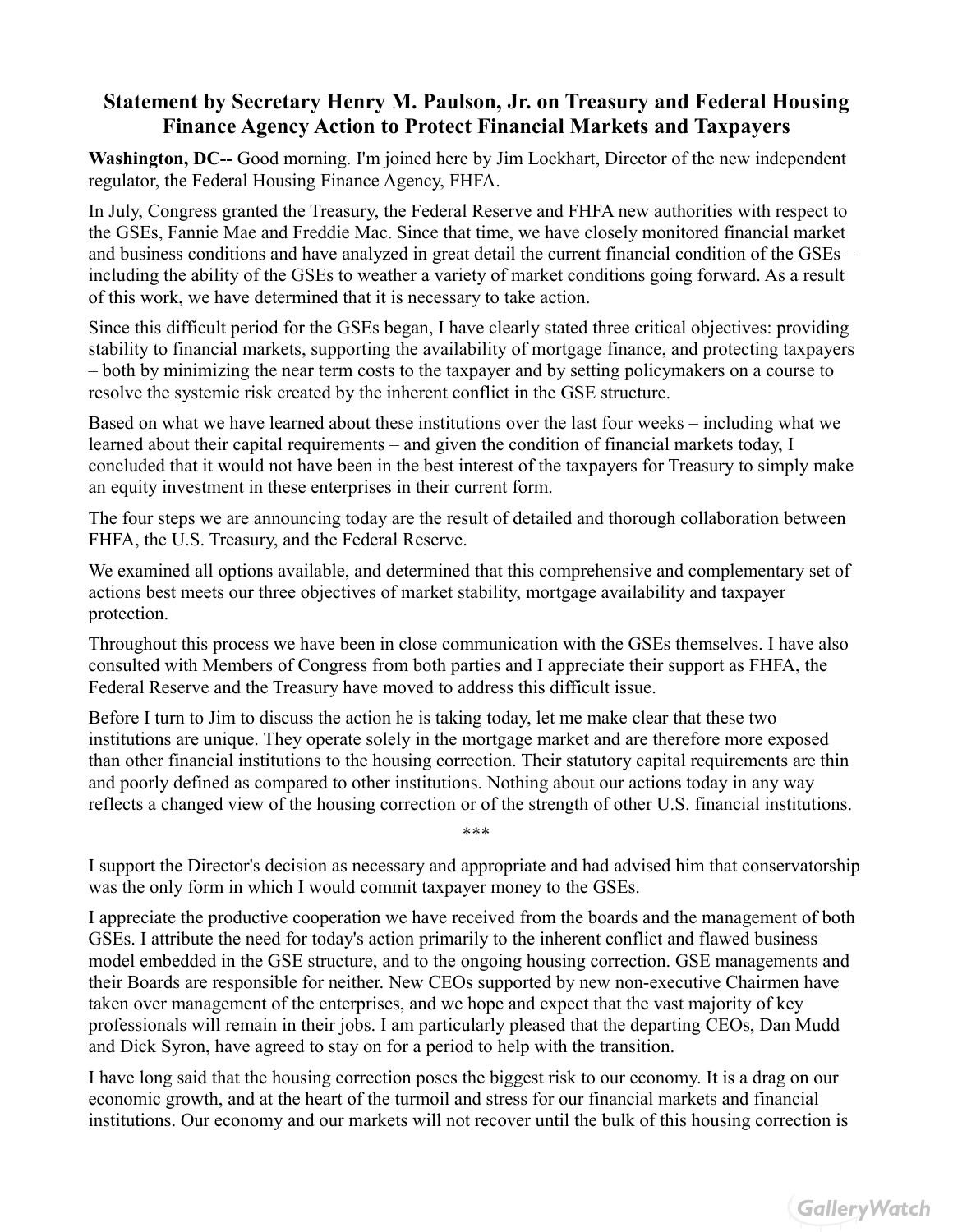behind us. Fannie Mae and Freddie Mac are critical to turning the corner on housing. Therefore, the primary mission of these enterprises now will be to proactively work to increase the availability of mortgage finance, including by examining the guaranty fee structure with an eye toward mortgage affordability.

To promote stability in the secondary mortgage market and lower the cost of funding, the GSEs will modestly increase their MBS portfolios through the end of 2009. Then, to address systemic risk, in 2010 their portfolios will begin to be gradually reduced at the rate of 10 percent per year, largely through natural run off, eventually stabilizing at a lower, less risky size.

Treasury has taken three additional steps to complement FHFA's decision to place both enterprises in conservatorship. First, Treasury and FHFA have established Preferred Stock Purchase Agreements, contractual agreements between the Treasury and the conserved entities. Under these agreements, Treasury will ensure that each company maintains a positive net worth. These agreements support market stability by providing additional security and clarity to GSE debt holders – senior and subordinated – and support mortgage availability by providing additional confidence to investors in GSE mortgage backed securities. This commitment will eliminate any mandatory triggering of receivership and will ensure that the conserved entities have the ability to fulfill their financial obligations. It is more efficient than a one-time equity injection, because it will be used only as needed and on terms that Treasury has set. With this agreement, Treasury receives senior preferred equity shares and warrants that protect taxpayers. Additionally, under the terms of the agreement, common and preferred shareholders bear losses ahead of the new government senior preferred shares.

These Preferred Stock Purchase Agreements were made necessary by the ambiguities in the GSE Congressional charters, which have been perceived to indicate government support for agency debt and guaranteed MBS. Our nation has tolerated these ambiguities for too long, and as a result GSE debt and MBS are held by central banks and investors throughout the United States and around the world who believe them to be virtually risk-free. Because the U.S. Government created these ambiguities, we have a responsibility to both avert and ultimately address the systemic risk now posed by the scale and breadth of the holdings of GSE debt and MBS.

Market discipline is best served when shareholders bear both the risk and the reward of their investment. While conservatorship does not eliminate the common stock, it does place common shareholders last in terms of claims on the assets of the enterprise.

Similarly, conservatorship does not eliminate the outstanding preferred stock, but does place preferred shareholders second, after the common shareholders, in absorbing losses. The federal banking agencies are assessing the exposures of banks and thrifts to Fannie Mae and Freddie Mac. The agencies believe that, while many institutions hold common or preferred shares of these two GSEs, only a limited number of smaller institutions have holdings that are significant compared to their capital.

The agencies encourage depository institutions to contact their primary federal regulator if they believe that losses on their holdings of Fannie Mae or Freddie Mac common or preferred shares, whether realized or unrealized, are likely to reduce their regulatory capital below "well capitalized." The banking agencies are prepared to work with the affected institutions to develop capital restoration plans consistent with the capital regulations.

Preferred stock investors should recognize that the GSEs are unlike any other financial institutions and consequently GSE preferred stocks are not a good proxy for financial institution preferred stock more broadly. By stabilizing the GSEs so they can better perform their mission, today's action should accelerate stabilization in the housing market, ultimately benefiting financial institutions. The broader market for preferred stock issuance should continue to remain available for well-capitalized institutions.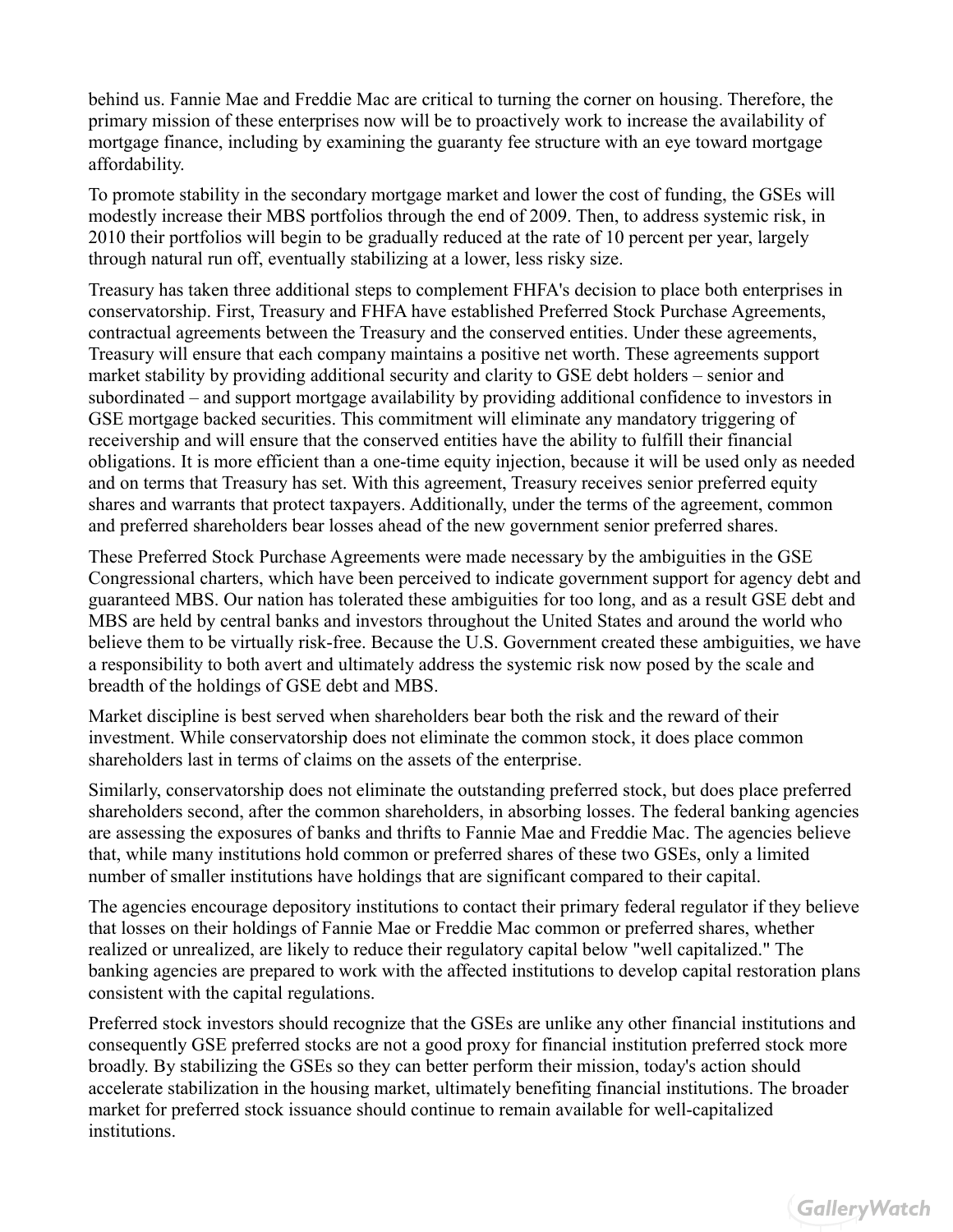The second step Treasury is taking today is the establishment of a new secured lending credit facility which will be available to Fannie Mae, Freddie Mac, and the Federal Home Loan Banks. Given the combination of actions we are taking, including the Preferred Share Purchase Agreements, we expect the GSEs to be in a stronger position to fund their regular business activities in the capital markets. This facility is intended to serve as an ultimate liquidity backstop, in essence, implementing the temporary liquidity backstop authority granted by Congress in July, and will be available until those authorities expire in December 2009.

Finally, to further support the availability of mortgage financing for millions of Americans, Treasury is initiating a temporary program to purchase GSE MBS. During this ongoing housing correction, the GSE portfolios have been constrained, both by their own capital situation and by regulatory efforts to address systemic risk. As the GSEs have grappled with their difficulties, we've seen mortgage rate spreads to Treasuries widen, making mortgages less affordable for homebuyers. While the GSEs are expected to moderately increase the size of their portfolios over the next 15 months through prudent mortgage purchases, complementary government efforts can aid mortgage affordability. Treasury will begin this new program later this month, investing in new GSE MBS. Additional purchases will be made as deemed appropriate. Given that Treasury can hold these securities to maturity, the spreads between Treasury issuances and GSE MBS indicate that there is no reason to expect taxpayer losses from this program, and, in fact, it could produce gains. This program will also expire with the Treasury's temporary authorities in December 2009.

Together, this four part program is the best means of protecting our markets and the taxpayers from the systemic risk posed by the current financial condition of the GSEs. Because the GSEs are in conservatorship, they will no longer be managed with a strategy to maximize common shareholder returns, a strategy which historically encouraged risk-taking. The Preferred Stock Purchase Agreements minimize current cash outlays, and give taxpayers a large stake in the future value of these entities. In the end, the ultimate cost to the taxpayer will depend on the business results of the GSEs going forward. To that end, the steps we have taken to support the GSE debt and to support the mortgage market will together improve the housing market, the US economy and the GSEs' business outlook.

Through the four actions we have taken today, FHFA and Treasury have acted on the responsibilities we have to protect the stability of the financial markets, including the mortgage market, and to protect the taxpayer to the maximum extent possible.

And let me make clear what today's actions mean for Americans and their families. Fannie Mae and Freddie Mac are so large and so interwoven in our financial system that a failure of either of them would cause great turmoil in our financial markets here at home and around the globe. This turmoil would directly and negatively impact household wealth: from family budgets, to home values, to savings for college and retirement. A failure would affect the ability of Americans to get home loans, auto loans and other consumer credit and business finance. And a failure would be harmful to economic growth and job creation. That is why we have taken these actions today.

While we expect these four steps to provide greater stability and certainty to market participants and provide long-term clarity to investors in GSE debt and MBS securities, our collective work is not complete. At the end of next year, the Treasury temporary authorities will expire, the GSE portfolios will begin to gradually run off, and the GSEs will begin to pay the government a fee to compensate taxpayers for the on-going support provided by the Preferred Stock Purchase Agreements. Together, these factors should give momentum and urgency to the reform cause. Policymakers must view this next period as a "time out" where we have stabilized the GSEs while we decide their future role and structure.

Because the GSEs are Congressionally-chartered, only Congress can address the inherent conflict of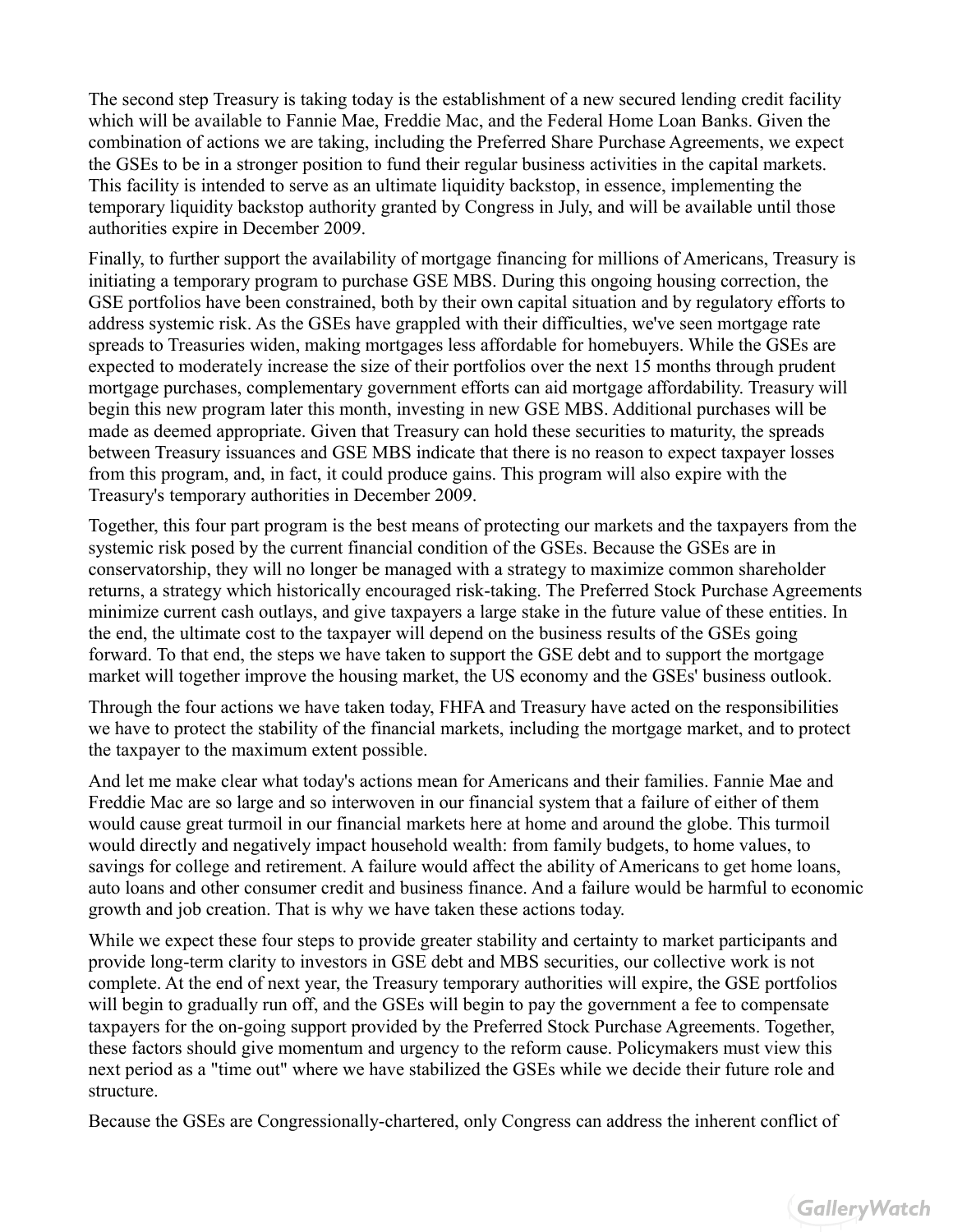attempting to serve both shareholders and a public mission. The new Congress and the next Administration must decide what role government in general, and these entities in particular, should play in the housing market. There is a consensus today that these enterprises pose a systemic risk and they cannot continue in their current form. Government support needs to be either explicit or nonexistent, and structured to resolve the conflict between public and private purposes. And policymakers must address the issue of systemic risk. I recognize that there are strong differences of opinion over the role of government in supporting housing, but under any course policymakers choose, there are ways to structure these entities in order to address market stability in the transition and limit systemic risk and conflict of purposes for the long-term. We will make a grave error if we don't use this time out to permanently address the structural issues presented by the GSEs.

In the weeks to come, I will describe my views on long term reform. I look forward to engaging in that timely and necessary debate.

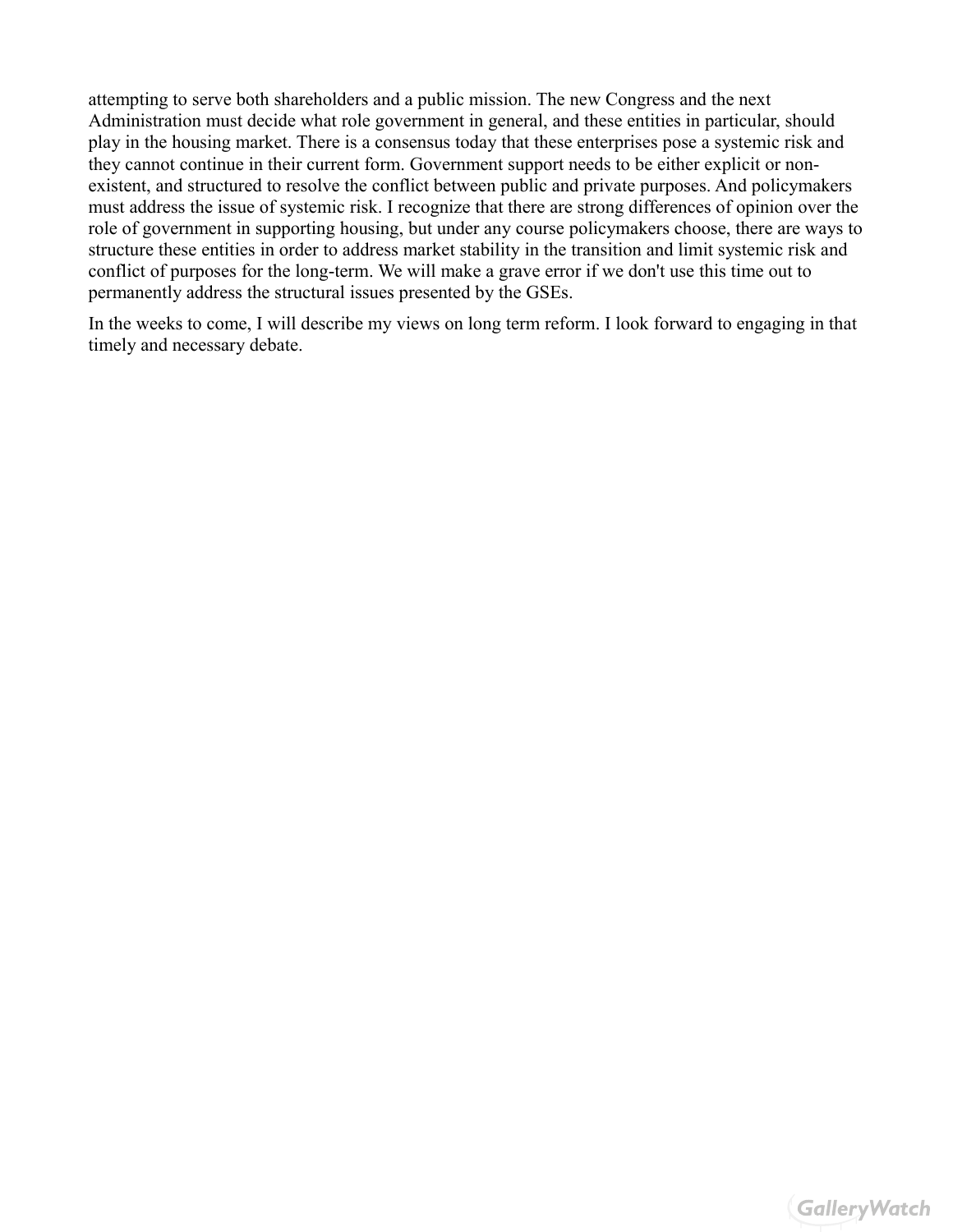# **FEDERAL HOUSING FINANCE AGENCY**



### **FACT SHEET**

| <b>Contact:</b> | Corinne Russell | $(202)$ 414-6921 |
|-----------------|-----------------|------------------|
|                 | Stefanie Mullin | $(202)$ 414-6376 |

### **\*\*\*\*EMBARGOED UNTIL 11AM\*\*\*\***

## **QUESTIONS AND ANSWERS ON CONSERVATORSHIP**

- Q: What is a conservatorship?
- A: A conservatorship is the legal process in which a person or entity is appointed to establish control and oversight of a Company to put it in a sound and solvent condition. In a conservatorship, the powers of the Company's directors, officers, and shareholders are transferred to the designated Conservator.
- Q: What is a Conservator?
- A: A Conservator is the person or entity appointed to oversee the affairs of a Company for the purpose of bringing the Company back to financial health.

In this instance, the Federal Housing Finance Agency ("FHFA") has been appointed by its Director to be the Conservator of the Company in accordance with the Federal Housing Finance Regulatory Reform Act of 2008 (Public Law 110-289) and the Federal Housing Enterprises Financial Safety and Soundness Act of 1992 (12 U.S.C. 4501, et seq., as amended) to keep the Company in a safe and solvent financial condition.

- Q: How is a Conservator appointed?
- A: By statute, the FHFA is appointed Conservator by its Director after the Director determines, in his discretion, that the Company is in need of reorganization or rehabilitation of its affairs.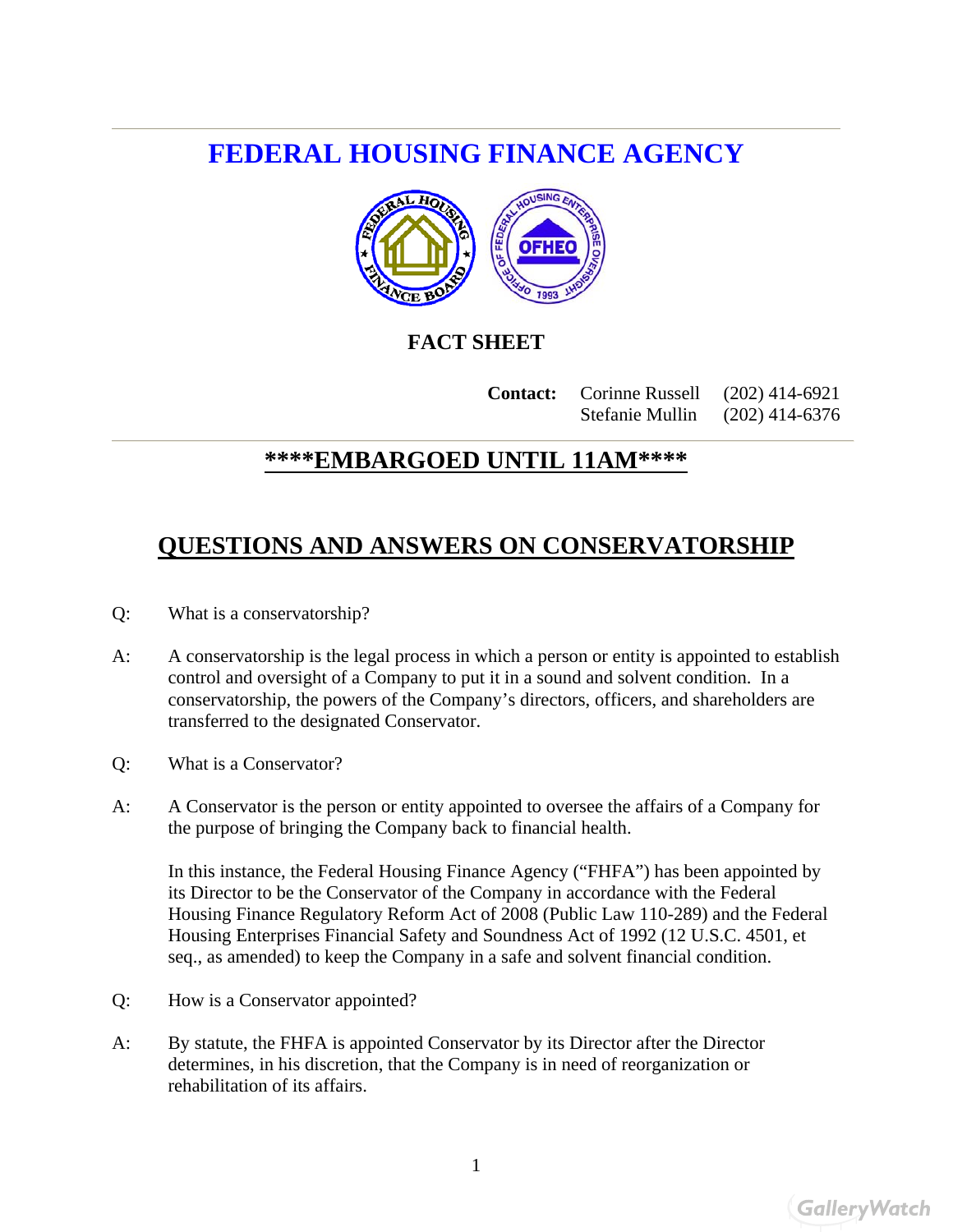- Q: What are the goals of this conservatorship?
- A: The purpose of appointing the Conservator is to preserve and conserve the Company's assets and property and to put the Company in a sound and solvent condition. The goals of the conservatorship are to help restore confidence in the Company, enhance its capacity to fulfill its mission, and mitigate the systemic risk that has contributed directly to the instability in the current market.

There is no reason for concern regarding the ongoing operations of the Company. The Company's operation will not be impaired and business will continue without interruption.

- Q: When will the conservatorship period end?
- A: Upon the Director's determination that the Conservator's plan to restore the Company to a safe and solvent condition has been completed successfully, the Director will issue an order terminating the conservatorship. At present, there is no exact time frame that can be given as to when this conservatorship may end.
- Q: What are the powers of the Conservator?
- A: The FHFA, as Conservator, may take all actions necessary and appropriate to (1) put the Company in a sound and solvent condition and (2) carry on the Company's business and preserve and conserve the assets and property of the Company.
- Q: What happens upon appointment of a Conservator?
- A: Once an "Order Appointing a Conservator" is signed by the Director of FHFA, the Conservator immediately succeeds to the (1) rights, titles, powers, and privileges of the Company, and any stockholder, officer, or director of such the Company with respect to the Company and its assets, and (2) title to all books, records and assets of the Company held by any other custodian or third-party. The Conservator is then charged with the duty to operate the Company.
- Q: What does the Conservator do during a conservatorship?
- A: The Conservator controls and directs the operations of the Company. The Conservator may (1) take over the assets of and operate the Company with all the powers of the shareholders, the directors, and the officers of the Company and conduct all business of the Company; (2) collect all obligations and money due to the Company; (3) perform all functions of the Company which are consistent with the Conservator's appointment; (4) preserve and conserve the assets and property of the Company; and (5) contract for assistance in fulfilling any function, activity, action or duty of the Conservator.
- Q: How will the Company run during the conservatorship?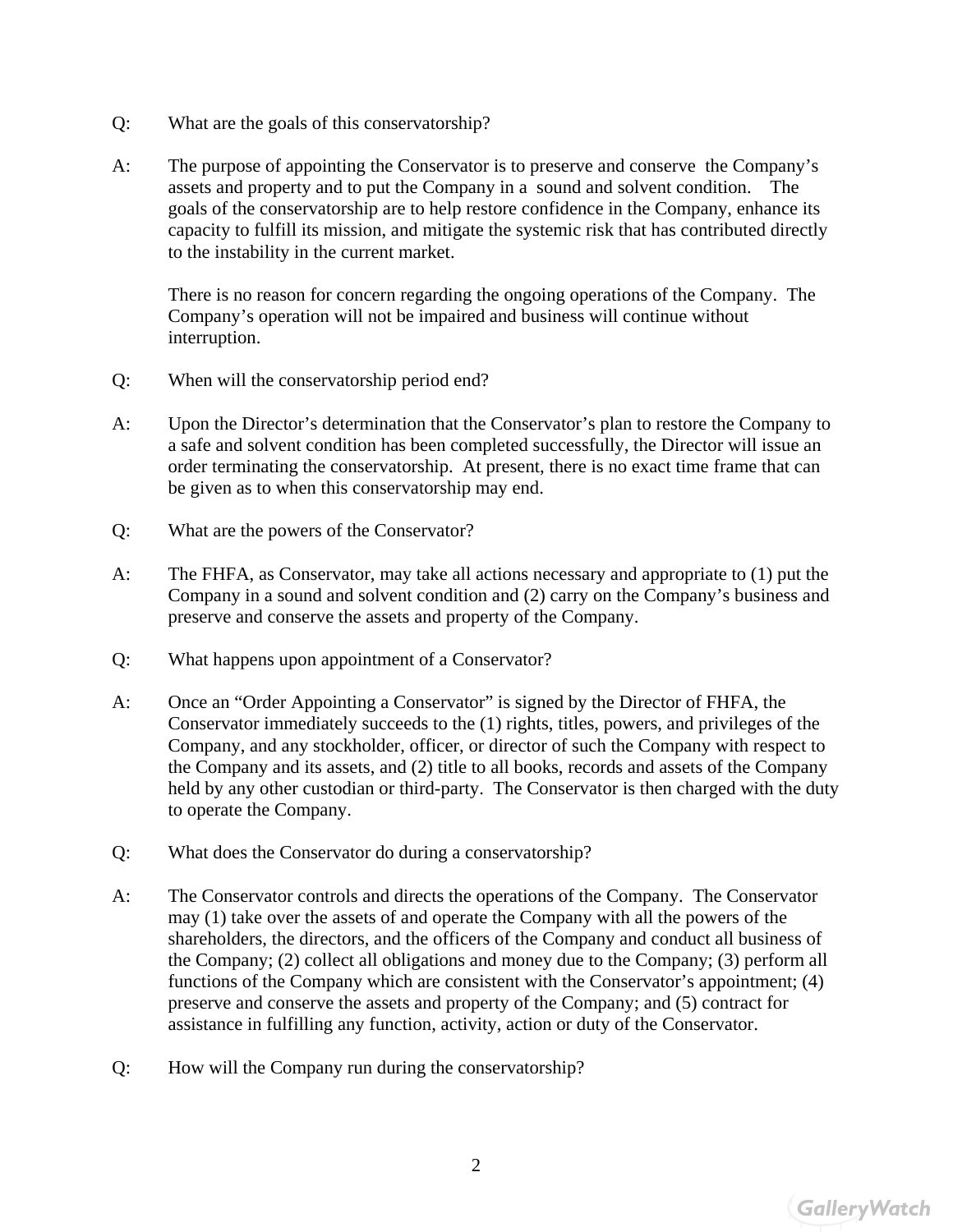- A: The Company will continue to run as usual during the conservatorship. The Conservator will delegate authorities to the Company's management to move forward with the business operations. The Conservator encourages all Company employees to continue to perform their job functions without interruption.
- Q: Will the Company continue to pays its obligations during the conservatorship?
- A: Yes, the Company's obligations will be paid in the normal course of business during the Conservatorship. The Treasury Department, through a secured lending credit facility and a Senior Preferred Stock Purchase Agreement, has significantly enhanced the ability of the Company to meet its obligations. The Conservator does not anticipate that there will be any disruption in the Company's pattern of payments or ongoing business operations.
- Q: What happens to the Company's stock during the conservatorship?
- A: During the conservatorship, the Company's stock will continue to trade. However, by statute, the powers of the stockholders are suspended until the conservatorship is terminated. Stockholders will continue to retain all rights in the stock's financial worth; as such worth is determined by the market.
- Q: Is the Company able to buy and sell investments and complete financial transactions during the conservatorship?
- A: Yes, the Company's operations continue subject to the oversight of the Conservator.
- Q: What happens if the Company is liquidated?
- A: Under a conservatorship, the Company is not liquidated.
- Q: Can the Conservator determine to liquidate the Company?
- A: The Conservator cannot make a determination to liquidate the Company, although, short of that, the Conservator has the authority to run the company in whatever way will best achieve the Conservator's goals (discussed above). However, assuming a statutory ground exists and the Director of FHFA determines that the financial condition of the company requires it, the Director does have the discretion to place any regulated entity, including the Company, into receivership. Receivership is a statutory process for the liquidation of a regulated entity. There are no plans to liquidate the Company.
- Q: Can the Company be dissolved?
- A: Although the company can be liquidated as explained above, by statute the charter of the Company must be transferred to a new entity and can only be dissolved by an Act of Congress.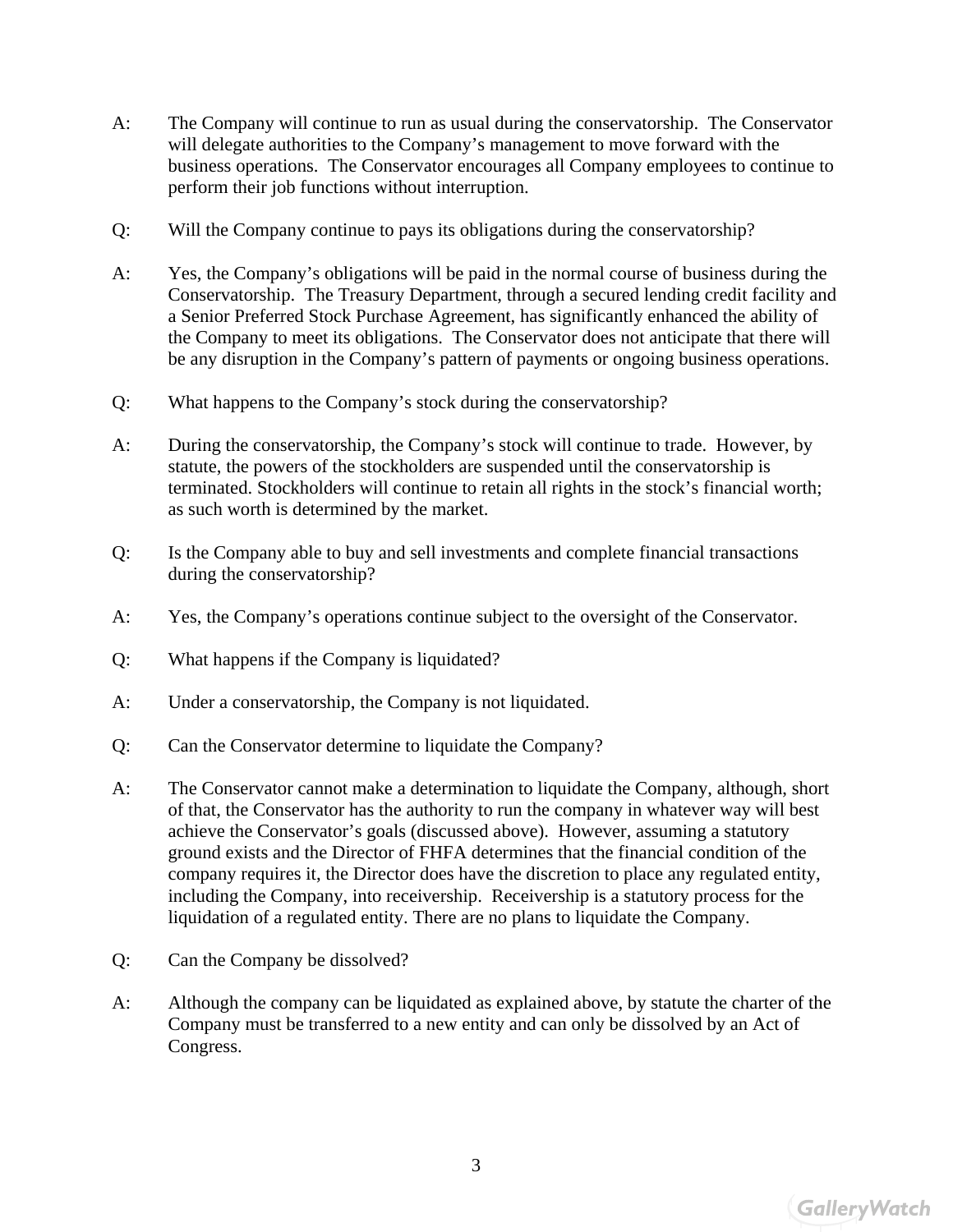## **FEDERAL HOUSING FINANCE AGENCY**



#### **STATEMENT**

| <b>Contact:</b> Corinne Russell | $(202)$ 414-6921 |
|---------------------------------|------------------|
| Stefanie Mullin                 | $(202)$ 414-6376 |

For Immediate Release September 7, 2008

# **\*\*\*\*EMBARGOED UNTIL 11 a.m. \*\*\*\***

### **STATEMENT OF FHFA DIRECTOR JAMES B. LOCKHART**

Good Morning

Fannie Mae and Freddie Mac share the critical mission of providing stability and liquidity to the housing market. Between them, the Enterprises have \$5.4 trillion of guaranteed mortgage-backed securities (MBS) and debt outstanding, which is equal to the publicly held debt of the United States. Their market share of all new mortgages reached over 80 percent earlier this year, but it is now falling. During the turmoil last year, they played a very important role in providing liquidity to the conforming mortgage market. That has required a very careful and delicate balance of mission and safety and soundness. A key component of this balance has been their ability to raise and maintain capital. Given recent market conditions, the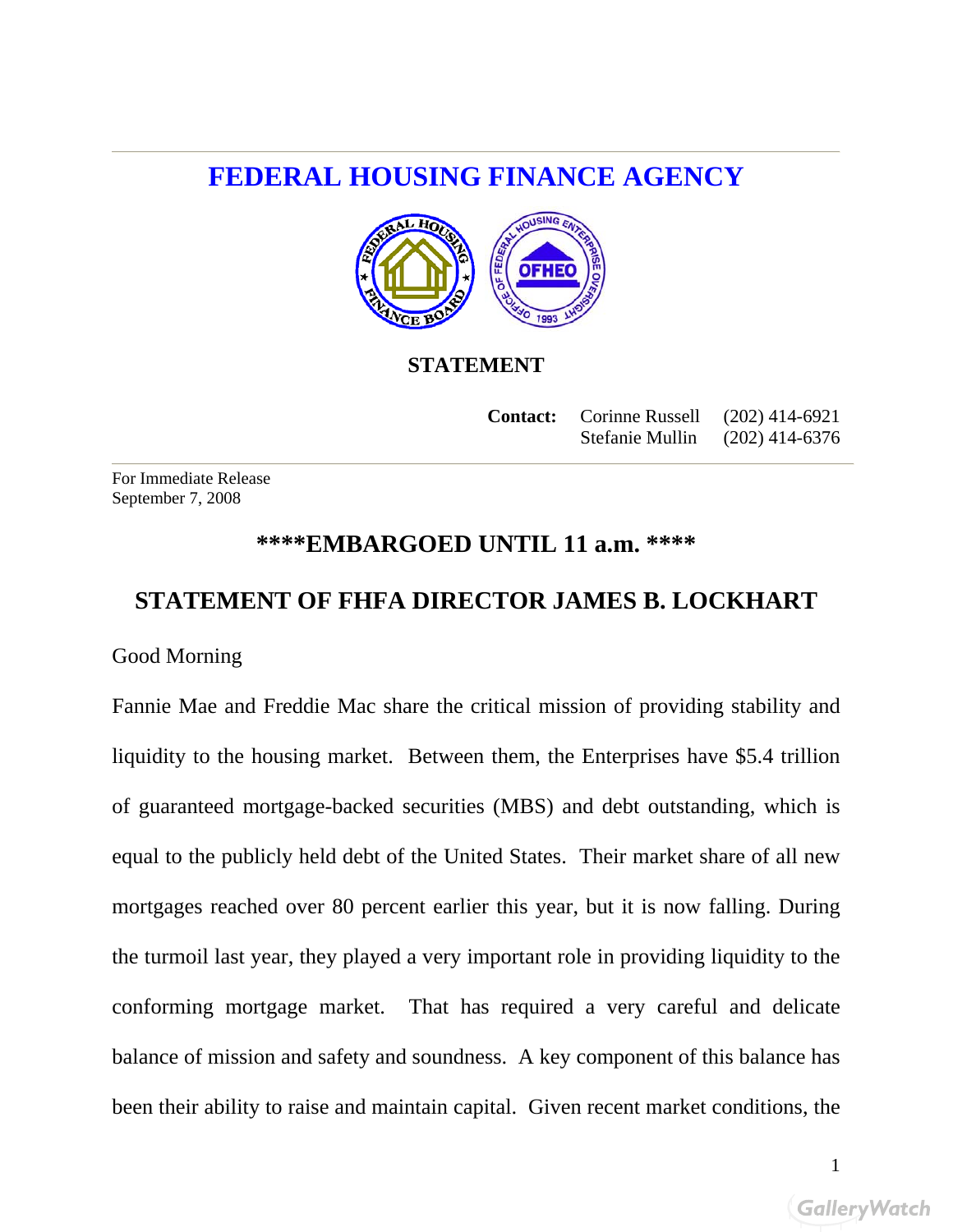balance has been lost. Unfortunately, as house prices, earnings and capital have continued to deteriorate, their ability to fulfill their mission has deteriorated. In particular, the capacity of their capital to absorb further losses while supporting new business activity is in doubt.

Today's action addresses safety and soundness concerns. FHFA's rating system is called GSE Enterprise Risk or G-Seer. It stands for Governance, Solvency, Earnings and Enterprise Risk which includes credit, market and operational risk. There are pervasive weaknesses across the board, which have been getting worse in this market.

Over the last three years OFHEO, and now FHFA, have worked hard to encourage the Enterprises to rectify their accounting, systems, controls and risk management issues. They have made good progress in many areas, but market conditions have overwhelmed that progress.

The result has been that they have been unable to provide needed stability to the market. They also find themselves unable to meet their affordable housing mission. Rather than letting these conditions fester and worsen and put our markets in jeopardy, FHFA, after painstaking review, has decided to take action now.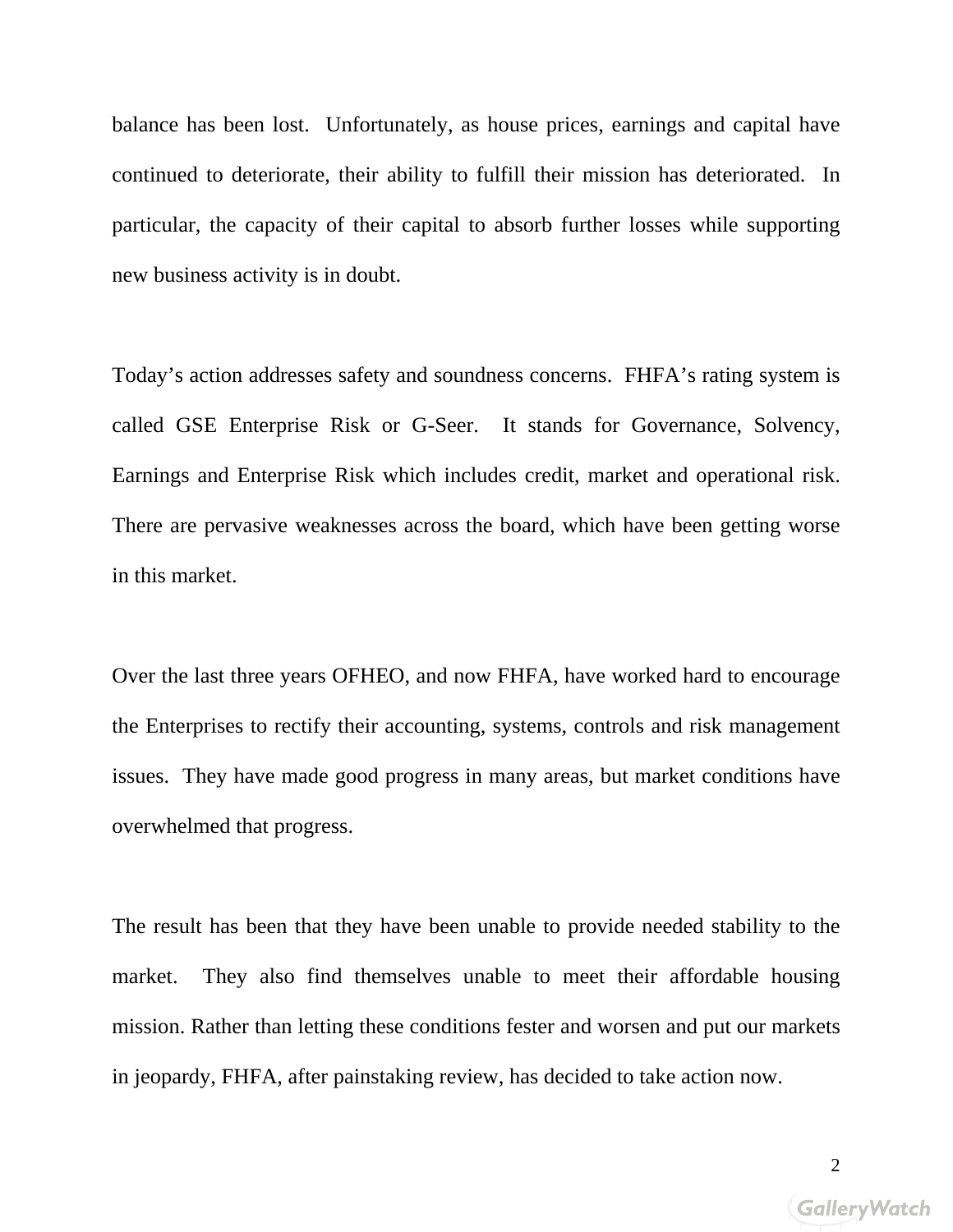Key events over the past six months have demonstrated the increasing challenge faced by the companies in striving to balance mission and safety and soundness, and the ultimate disruption of that balance that led to today's announcements. In the first few months of this year, the secondary market showed significant deterioration, with buyers demanding much higher prices for mortgage backed securities.

In February, in recognition of the remediation progress in financial reporting, we removed the portfolio caps on each company, but they did not have the capital to use that flexibility.

In March, we announced with the Enterprises an initiative to increase mortgage market liquidity and market confidence. We reduced the OFHEO-directed capital requirements in return for their commitments to raise significant capital and to maintain overall capital levels well in excess of requirements.

In April, we released our Annual Report to Congress, identifying each company as a significant supervisory concern and noting, in particular, the deteriorating mortgage credit environment and the risks it posed to the companies.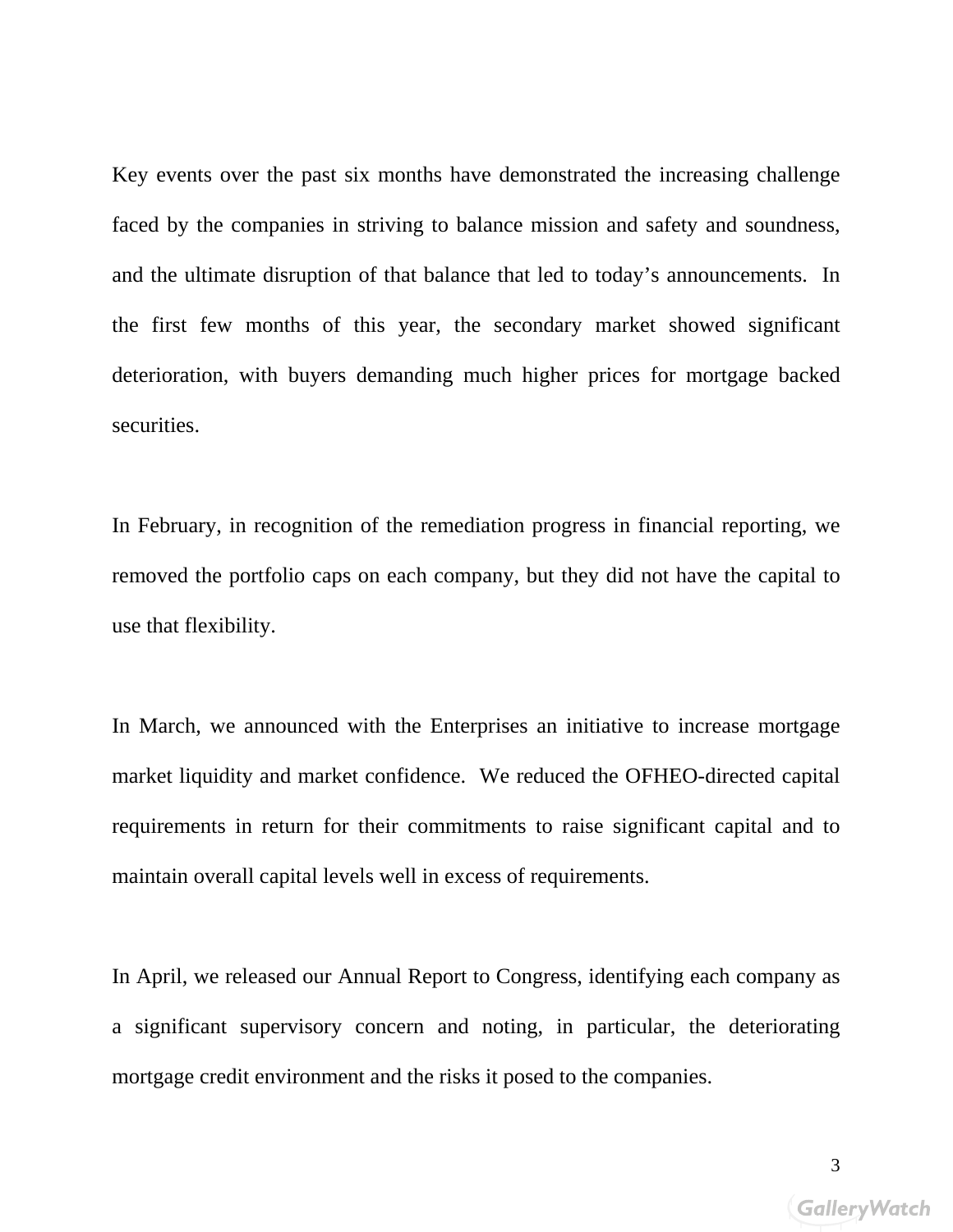In May OFHEO lifted its 2006 Consent Order with Fannie Mae after the company completed the terms of that order. Subsequently, Fannie Mae successfully raised \$7.4 billion of new capital, but Freddie Mac never completed the capital raise promised in March.

Since then credit conditions in the mortgage market continued to deteriorate, with home prices continuing to decline and mortgage delinquency rates reaching alarming levels. FHFA intensified its reviews of each company's capital planning and capital position, their earnings forecasts and the effect of falling house prices and increasing delinquencies on the credit quality of their mortgage book.

In getting to today, the supervision team has spent countless hours reviewing with each company various forecasts, stress tests, and projections, and has evaluated the performance of their internal models in these analyses. We have had many meetings with each company's management teams, and have had frank exchanges regarding loss projections, asset valuations, and capital adequacy. More recently, we have gone the extra step of inviting the Federal Reserve and the OCC to have some of their senior mortgage credit experts join our team in these assessments.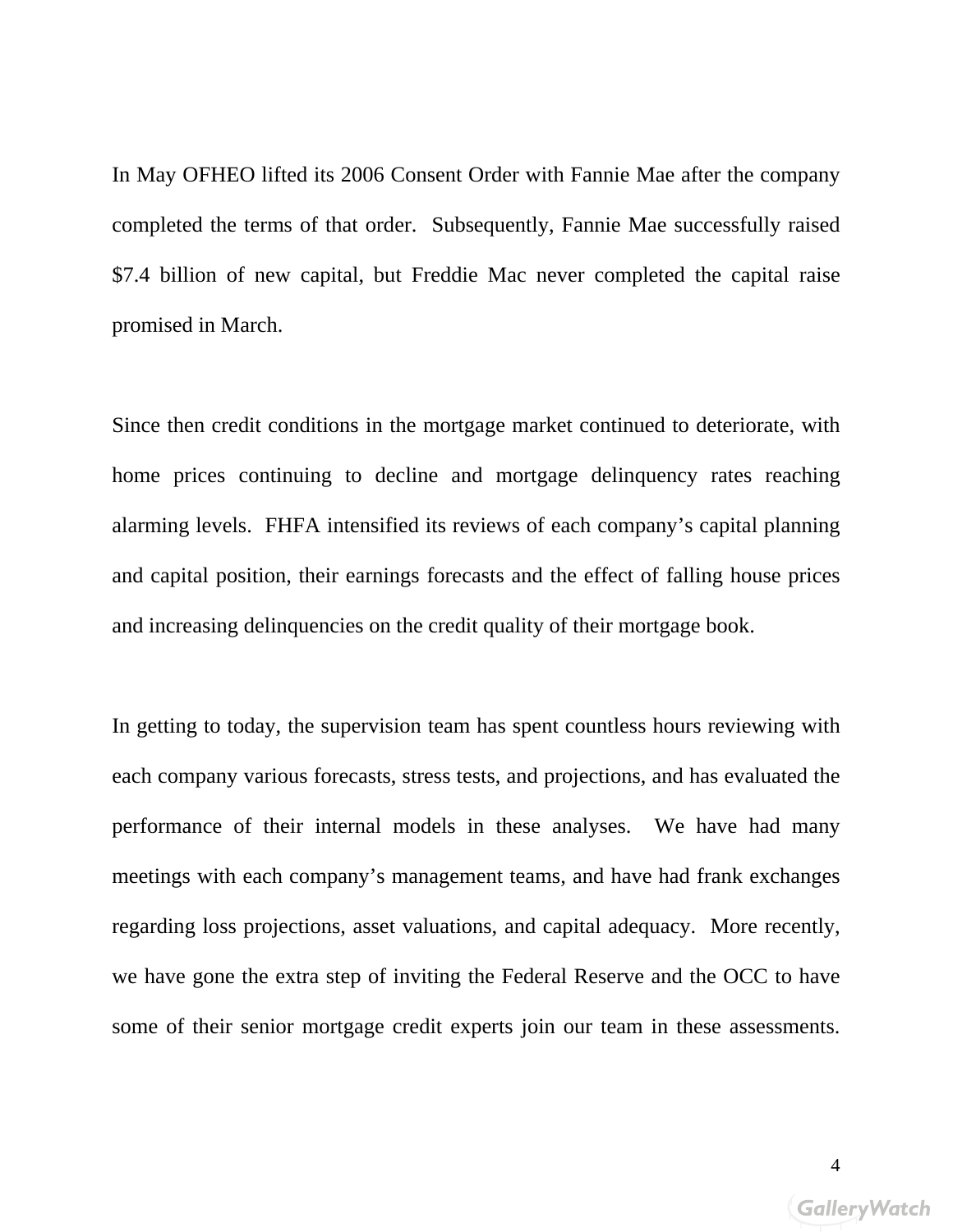The conclusions we reach today, while our own, have had the added benefit of their insight and perspective.

After this exhaustive review, I have determined that the companies cannot continue to operate safely and soundly and fulfill their critical public mission, without significant action to address our concerns, which are:

- the safety and soundness issues I mentioned, including current capitalization;
- current market conditions:
- the financial performance and condition of each company;
- the inability of the companies to fund themselves according to normal practices and prices; and
- the critical importance each company has in supporting the residential mortgage market in this country,

Therefore, in order to restore the balance between safety and soundness and mission, FHFA has placed Fannie Mae and Freddie Mac into conservatorship. That is a statutory process designed to stabilize a troubled institution with the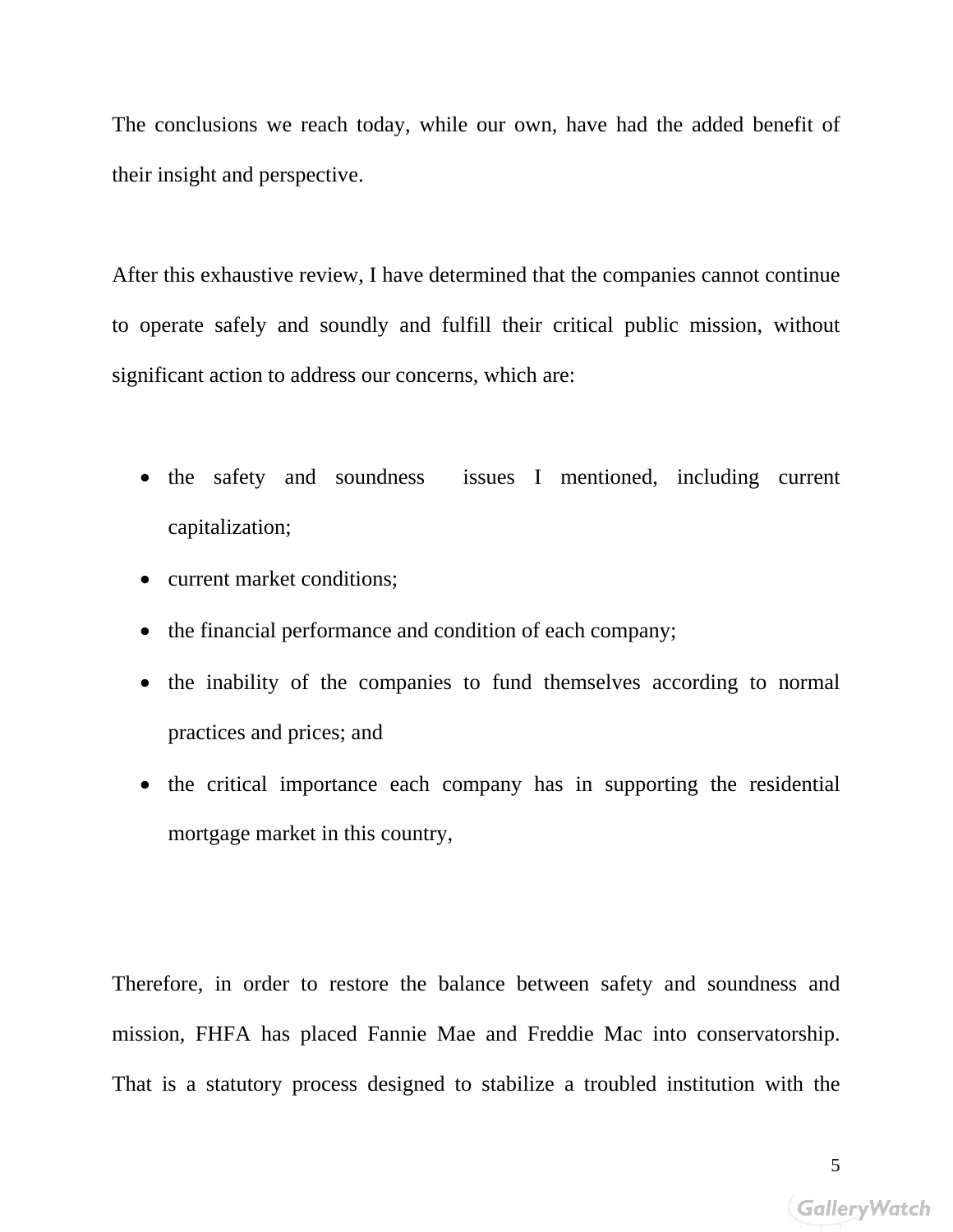objective of returning the entities to normal business operations. FHFA will act as the conservator to operate the Enterprises until they are stabilized.

The Boards of both companies consented yesterday to the conservatorship. I appreciate the cooperation we have received from the boards and the management of both Enterprises. These individuals did not create the inherent conflict and flawed business model embedded in the Enterprises' structure.

The goal of these actions is to help restore confidence in Fannie Mae and Freddie Mac, enhance their capacity to fulfill their mission, and mitigate the systemic risk that has contributed directly to the instability in the current market. The lack of confidence has resulted in continuing spread widening of their MBS, which means that virtually none of the large drop in interest rates over the past year has been passed on to the mortgage markets. On top of that, Freddie Mac and Fannie Mae, in order to try to build capital, have continued to raise prices and tighten credit standards.

FHFA has not undertaken this action lightly. We have consulted with the Chairman of the Board of Governors of the Federal Reserve System, Ben Bernanke, who was appointed a consultant to FHFA under the new legislation. We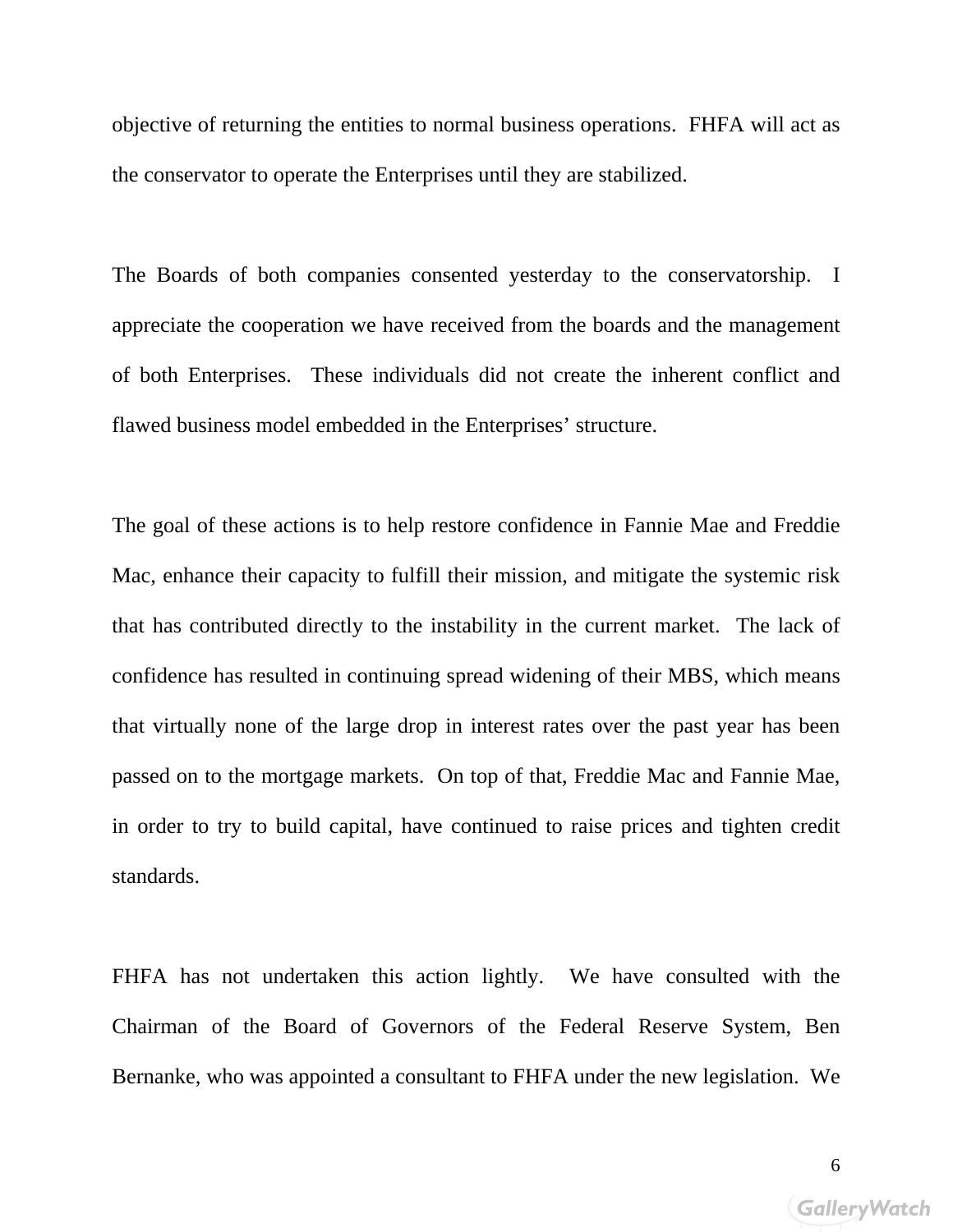have also consulted with the Secretary of the Treasury, not only as an FHFA Oversight Board member, but also in his duties under the law to provide financing to the GSEs. They both concurred with me that conservatorship needed to be undertaken now.

There are several key components of this conservatorship:

First, Monday morning the businesses will open as normal, only with stronger backing for the holders of MBS, senior debt and subordinated debt.

Second, the Enterprises will be allowed to grow their guarantee MBS books without limits and continue to purchase replacement securities for their portfolios, about \$20 billion per month without capital constraints.

Third, as the conservator, FHFA will assume the power of the Board and management.

Fourth, the present CEOs will be leaving, but we have asked them to stay on to help with the transition.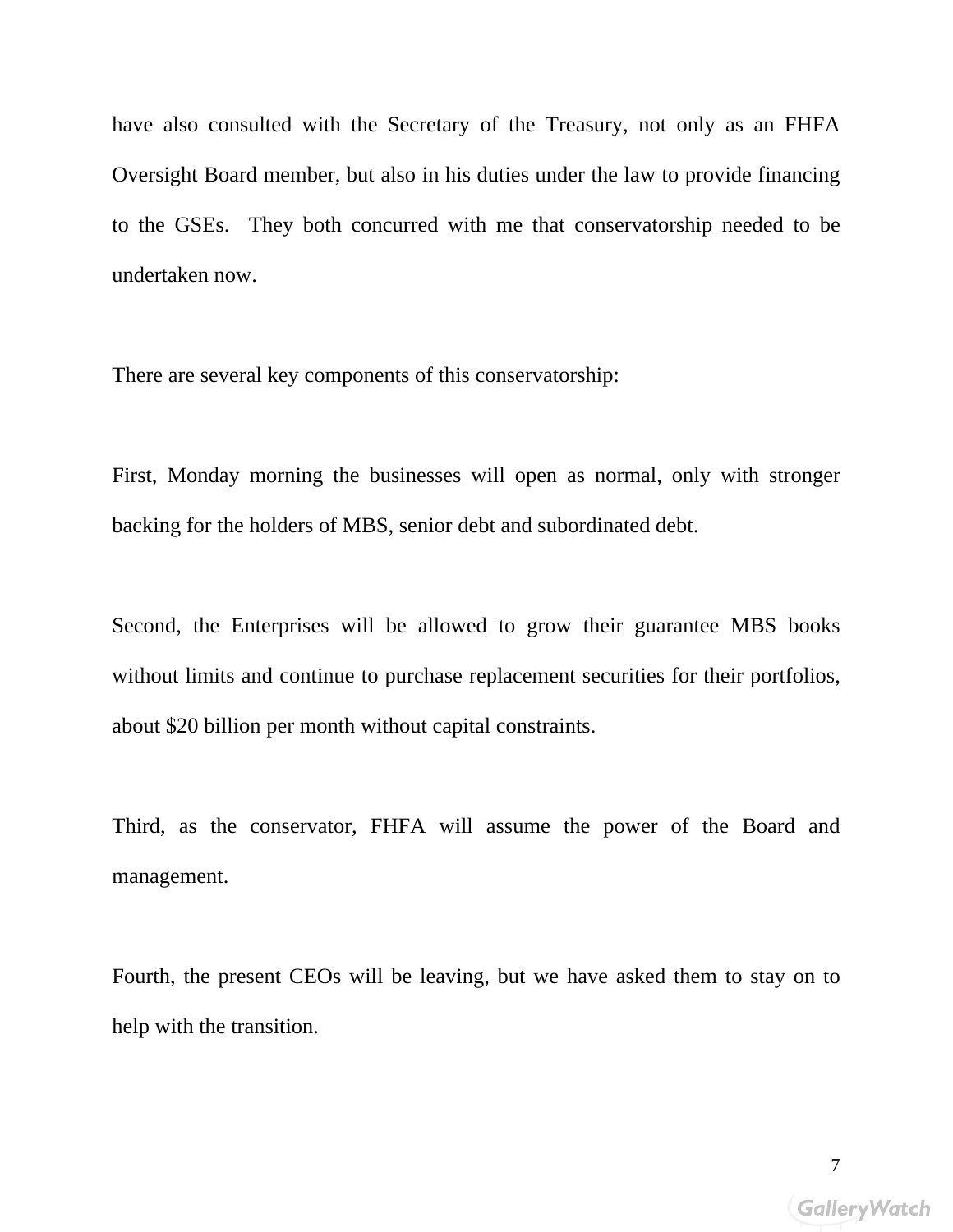Fifth, I am announcing today I have selected Herb Allison to be the new CEO of Fannie Mae and David Moffett the CEO of Freddie Mac. Herb has been the Vice Chairman of Merrill Lynch and for the last eight years chairman of TIAA-CREF. David was the Vice Chairman and CFO of US Bancorp. I appreciate the willingness of these two men to take on these tough jobs during these challenging times. Their compensation will be significantly lower than the outgoing CEOs. They will be joined by equally strong non-executive chairmen.

Sixth, at this time any other management action will be very limited. In fact, the new CEOs have agreed with me that it is very important to work with the current management teams and employees to encourage them to stay and to continue to make important improvements to the Enterprises.

Seventh, in order to conserve over \$2 billion in capital every year, the common stock and preferred stock dividends will be eliminated, but the common and all preferred stocks will continue to remain outstanding. Subordinated debt interest and principal payments will continue to be made.

Eighth, all political activities -- including all lobbying -- will be halted immediately. We will review the charitable activities.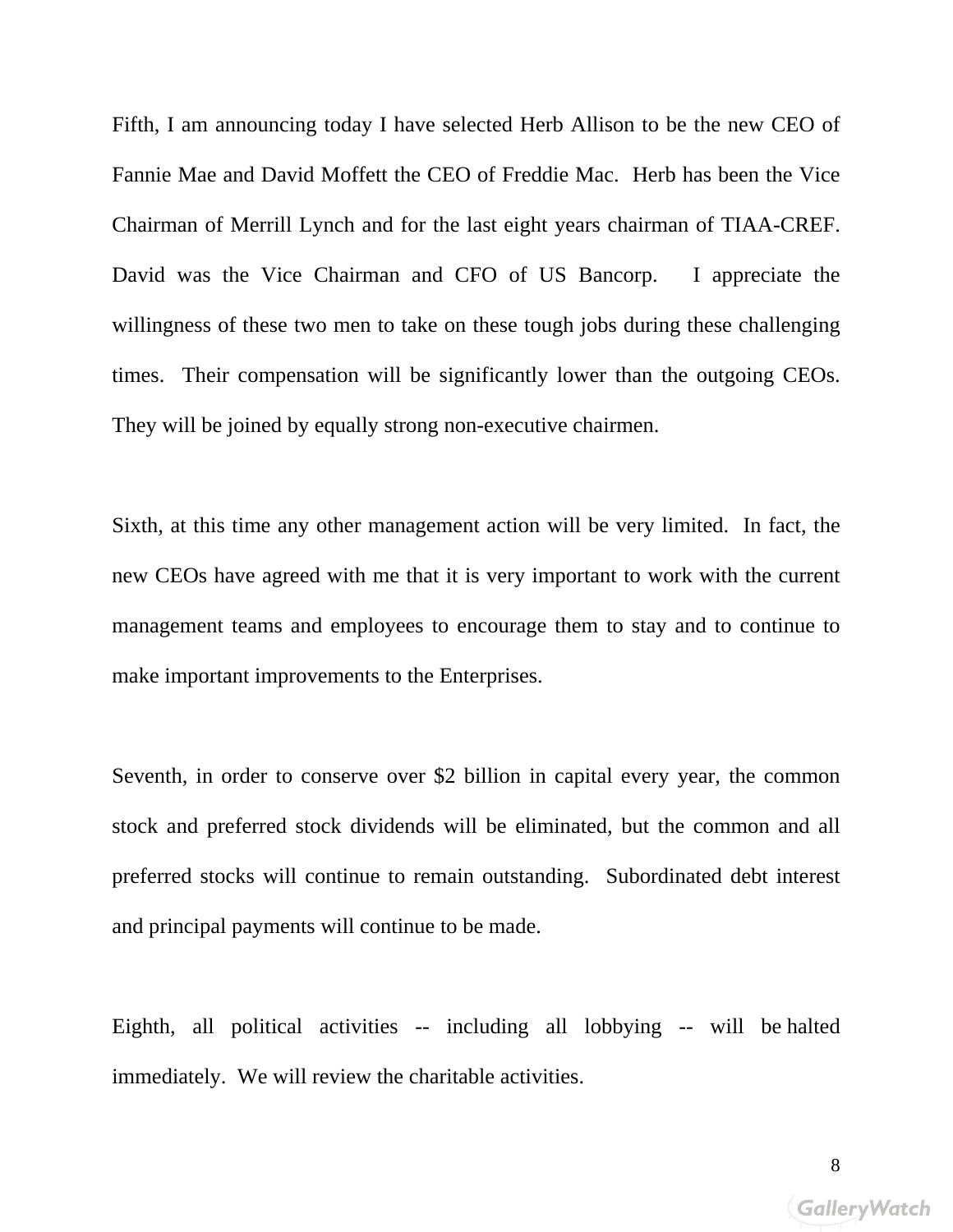Lastly and very importantly, there will be the financing and investing relationship with the U.S. Treasury, which Secretary Paulson will be discussing. We believe that these facilities will provide the critically needed support to Freddie Mac and Fannie Mae and importantly the liquidity of the mortgage market.

One of the three facilities he will be mentioning is a secured liquidity facility which will be not only for Fannie Mae and Freddie Mac, but also for the 12 Federal Home Loan Banks that FHFA also regulates. The Federal Home Loan Banks have performed remarkably well over the last year as they have a different business model than Fannie Mae and Freddie Mac and a different capital structure that grows as their lending activity grows. They are joint and severally liable for the Bank System's debt obligations and all but one of the 12 are profitable. Therefore, it is very unlikely that they will use the facility.

During the conservatorship period, FHFA will continue to work expeditiously on the many regulations needed to implement the new law. Some of the key regulations will be minimum capital standards, prudential safety and soundness standards and portfolio limits. It is critical to complete these regulations so that any new investor will understand the investment proposition.